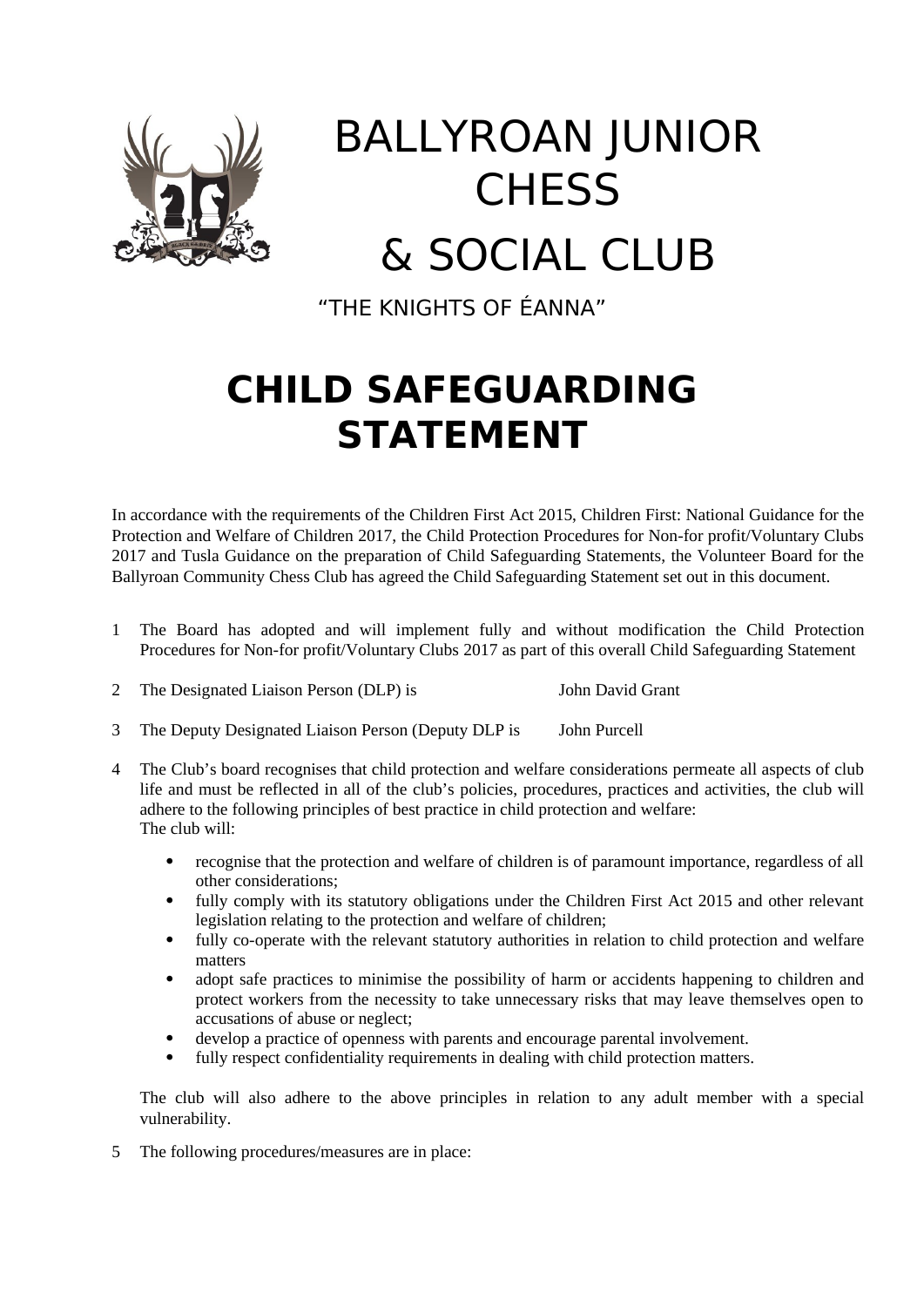- In relation to the selection or recruitment of staff and their suitability to work with children, the club adheres to the statutory vetting requirements of the National Vetting Bureau (Children and Vulnerable Persons) Acts 2012 to 2016 and to the wider duty of care guidance set out in relevant Garda vetting and recruitment circulars.
- In relation to the provision of information and, where necessary, instruction and training, to volunteers in respect of the identification of the occurrence of harm (as defined in the 2015 Act) the club-
	- $\triangleright$  Has provided each member with a copy of the club's Child Safeguarding Statement
	- $\triangleright$  Encourages volunteers to avail of relevant training
	- $\triangleright$  Encourages Club's board members to avail of relevant training
	- $\triangleright$  The Club's board maintains records of all volunteers and Board member training
- In relation to reporting of child protection concerns to Tusla, all club volunteers are required to adhere to the procedures set out in the Child Protection Procedures for Non-profit/Voluntary clubs 2017, in relation to mandated reporting under the Children First Act 2015.
- In this club has appointed the above named DLP as the "relevant person" (as defined in the Children First Act 2015) to be the first point of contact in respect of the child safeguarding statement.
- In accordance with the Children First Act 2015, the Board has carried out an assessment of any potential for harm to a child while attending the club or participating in club activities. A written assessment setting out the areas of risk identified and the club's procedures for managing those risks is attached as an appendix to this statement.
- The various procedures referred to in this Statement can be accessed via the club's website, or will be made available on request by the club.

**Note:** The above is not intended as an exhaustive list. The club shall also include in this section such other procedures/measures that are of relevance to the club in question.

- 6 This statement has been published on the club's website and has been provided to all members of club. It is readily accessible to parents and guardians on request. A copy of this Statement will be made available to Tusla and the DDLETB if requested.
- 7 This Child Safeguarding Statement will be reviewed annually or as soon as practicable after there has been a material change in any matter to which this statement refers.

This Child Safeguarding Statement was adopted by the Club's board on 31/05/2018

 $Signed:$ 

Chairperson of the Club Secretary of the Club

Date: \_\_\_\_\_\_\_\_\_\_\_\_\_\_\_\_\_\_\_\_\_\_\_\_\_\_ Date: \_\_\_\_\_\_\_\_\_\_\_\_\_\_\_\_\_\_\_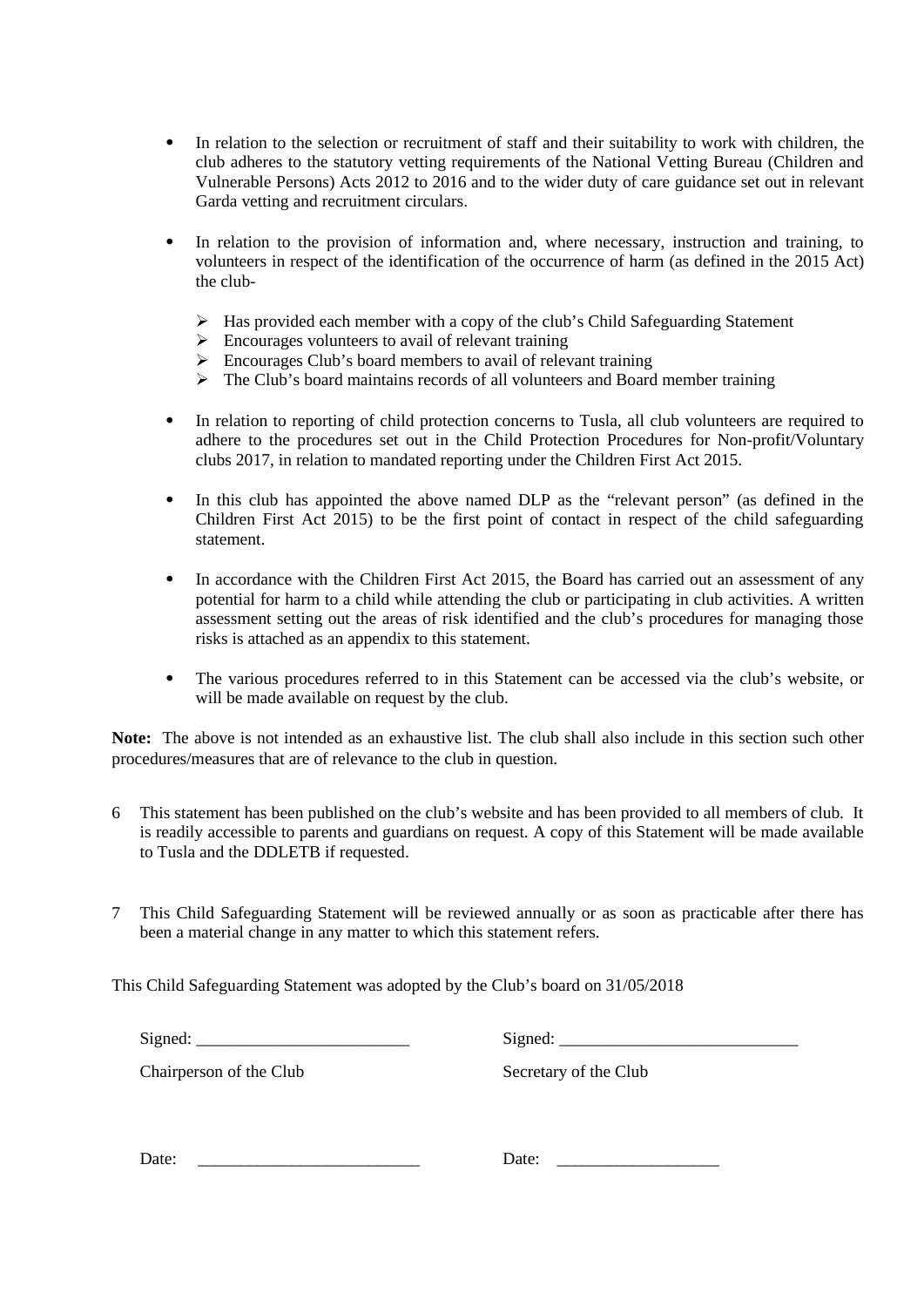

## BALLYROAN JUNIOR **CHESS** & SOCIAL CLUB

"THE KNIGHTS OF ÉANNA"

### **Child Safeguarding Written Assessment of Risk 2018**

In accordance with section 11 of the Children First Act 2015 and with the requirement of Chapter 8 of the *Child Protection Procedures for Non-for profit/Voluntary Clubs*, the following is the Written Risk Assessment of the;

Ballyroan Junior Chess & Social Club.

#### **1. List of Club activities**

1

- 2 The participation in physical activities (paintballing, hill-walks ect.)
- 3 The training of members by club coaches on club nights
- 4 The participation in (one day) chess competitions
- 5 The participation in weekend chess competitions
- 6 The open door night for visitors / new members
- 7 The participation in local community events
- 8 The clubs ongoing fundraising activities

#### **2. The club has identified the following risk of harm in respect of its activities –**

- 1 The main risk to junior members/vulnerable young adults may be from peer pressure from our members via the medium of social media,
- 2 Another area is that of supervision of juniors whilst attending training sessions by the club coaches,
- 3 We have concerns over late night (night time) supervision on weekend trips,
- 4 The unease that junior members may have in dealing with the public when on fundraising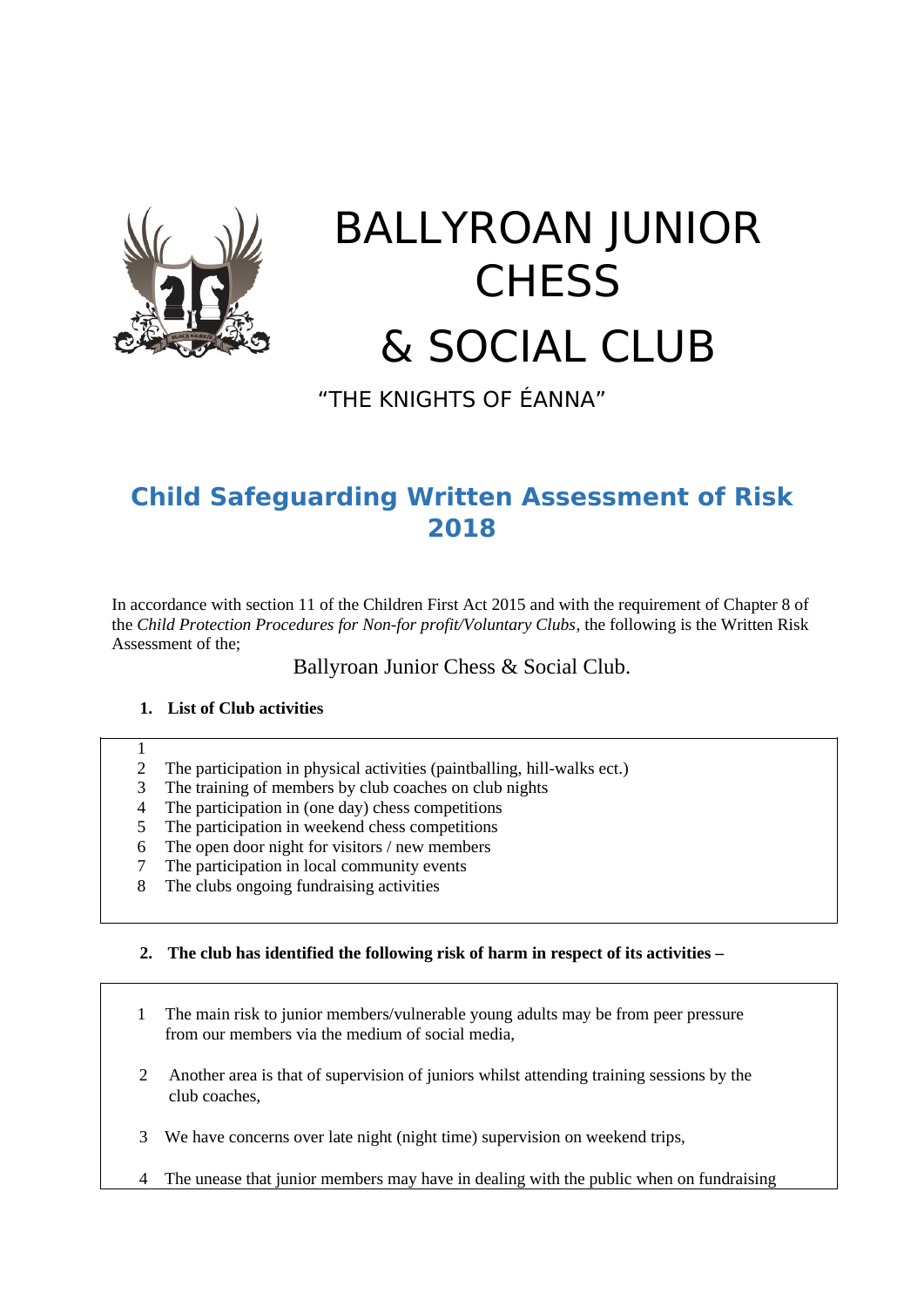activities within the local community,

5 The risk to junior members in dealing with disappointment over their results in competitions,

#### **3. The club has the following procedures in place to address the risks of harm identified in this assessment -**

- 1. Workshops on internet safety and the safe use of technology will be provided to educate the Students on the risks.
- 2. Students will research safe internet use.
- 3. Prohibited websites are blocked from the club's computer internet system.
- 4. Junior members may only participate on online chess sites under supervision of their coaches.
- 5. No phones will be permitted during chess practice to limit online use and to eliminate contact with unknown persons.

 The junior members are to be supervised by no less than 3 trained volunteers at all times whilst on club premises. \_\_\_\_\_\_\_\_\_\_\_\_\_\_\_\_\_\_\_\_\_\_\_\_\_\_\_\_\_\_\_\_\_\_\_\_\_\_\_\_\_\_\_\_\_\_\_\_\_\_\_\_\_\_\_\_\_\_\_\_\_\_\_\_\_\_\_\_\_\_\_\_\_\_\_\_\_\_\_\_\_\_\_\_\_\_\_\_\_\_\_\_\_

All over-night supervision is to be done with the club's own guidelines in relations to overnight stay's and travel held within the club's Over-Night Supervision and Travel Policy

\_\_\_\_\_\_\_\_\_\_\_\_\_\_\_\_\_\_\_\_\_\_\_\_\_\_\_\_\_\_\_\_\_\_\_\_\_\_\_\_\_\_\_\_\_\_\_\_\_\_\_\_\_\_\_\_\_\_\_\_\_\_\_\_\_\_\_\_\_\_\_\_\_\_\_\_\_\_\_\_\_\_\_\_\_\_\_\_\_\_\_\_

 Training/Work shop is to be provided to all junior members prior to any public fundraising, training will be in line with best practice for voluntary organisations and in accordance with all by-laws of the state.

 All junior members are encouraged to express their emotions in an open and safe way through collective support group sessions held at all competitions, these sessions comprise of pier support in a fun and forgiving setting overseen by the Adult volunteers which are accompanying the club's members.

\_\_\_\_\_\_\_\_\_\_\_\_\_\_\_\_\_\_\_\_\_\_\_\_\_\_\_\_\_\_\_\_\_\_\_\_\_\_\_\_\_\_\_\_\_\_\_\_\_\_\_\_\_\_\_\_\_\_\_\_\_\_\_\_\_\_\_\_\_\_\_\_\_\_\_\_\_\_\_\_\_\_\_\_\_\_\_\_\_\_\_\_

**Important Note:** It should be noted that risk in the context of this risk assessment is the risk of "harm" as defined in the Children First Act 2015 and not general health and safety risk.

In undertaking this risk assessment, the board has endeavoured to identify as far as possible the risks of harm that are relevant to this club and to ensure that adequate procedures are in place to manage all risks identified. While it is not possible to foresee and remove all risk of harm, the club has in place the procedures listed in this risk assessment to manage and reduce risk to the greatest possible extent.

This risk assessment has been completed by the Board of the Club on 31/05/2018. It shall be reviewed as part of the Club's annual review of its Child Safeguarding Statement.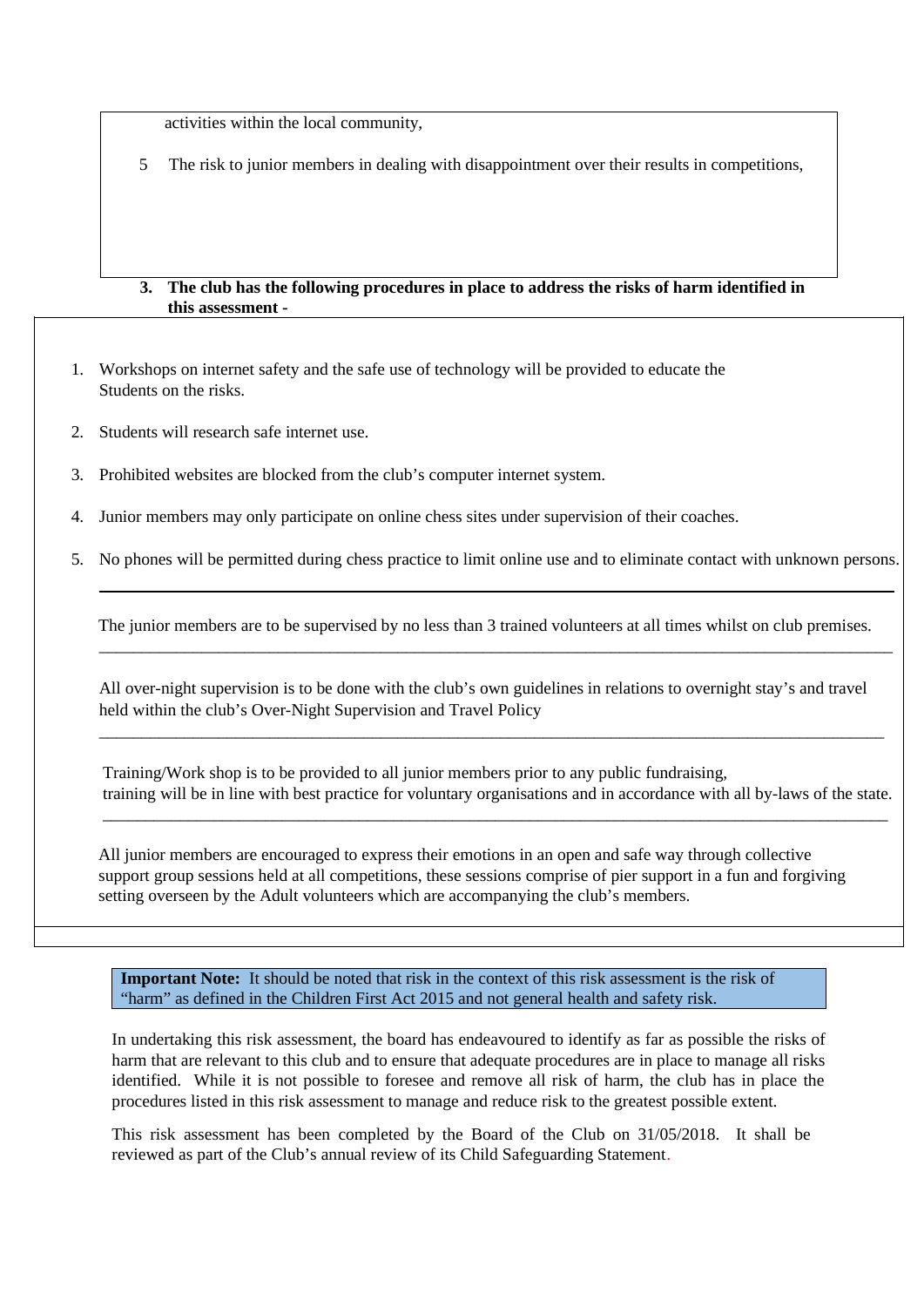| Signed            | Date |  |
|-------------------|------|--|
| Club Chairperson, |      |  |
| Signed            | Date |  |

Club/Secretary,



## BALLYROAN COMMUNITY CHESS CLUB

"THE KNIGHTS OF ÉANNA"

### **Checklist for Review of the Child Safeguarding Statement**

The *Child Protection Procedures for Non-for profit/Voluntary Clubs 2017* require the Board to undertake a review of its Child Safeguarding Statement and that the following checklist shall be used for this purpose. The review must be completed every year or as soon as practicable after there has been a material change in any matter to which the Child Safeguarding Statement refers. Undertaking an annual review will also ensure that the club also meets its statutory obligation under section 11(8) of the Children First Act 2015, to review its Child Safeguarding Statement every two years.

The checklist is designed as an aid to conducting this review and is not intended as an exhaustive list.

As part of the overall review process, the club will also assess relevant club policies, procedures, practices and activities vis a vis their adherence to the principles of best practice in child protection and welfare as set out in the club's Child Safeguarding Statement, the Children First Act 2015 and the *Child Protection Procedures for Non-for profit/Voluntary Clubs 2017.*

|    | 1. Has the Board formally adopted a Child Safeguarding Statement in accordance with     | <b>YES</b> |
|----|-----------------------------------------------------------------------------------------|------------|
|    | the 'Child Protection Procedures for Non-for profit/Voluntary Clubs 2017'?              |            |
|    | 2. As part of the club's Child Safeguarding Statement, has the Board formally adopted,  | <b>YES</b> |
|    | without modification, the 'Child Protection Procedures Policy                           |            |
| 3. | Does the Club's Child Safeguarding Statement include a written assessment of risk as    | <b>YES</b> |
|    | required under the Children First Act 2015?                                             |            |
|    | 4. Has the Board reviewed and updated where necessary the written assessment of risk as | <b>YES</b> |
|    | part of this overall review?                                                            |            |
| 5. | Has the DLP attended available child protection training?                               | <b>YES</b> |
| 6. | Has the Deputy DLP attended available child protection training?                        | <b>YES</b> |
| 7. | Have any members of the Board attended child protection training?                       | <b>YES</b> |
| 8. | Are there both a DLP and a Deputy DLP currently appointed?                              | <b>YES</b> |
| 9. | Are the relevant contact details (Tusla and An Garda Síochána) to hand?                 |            |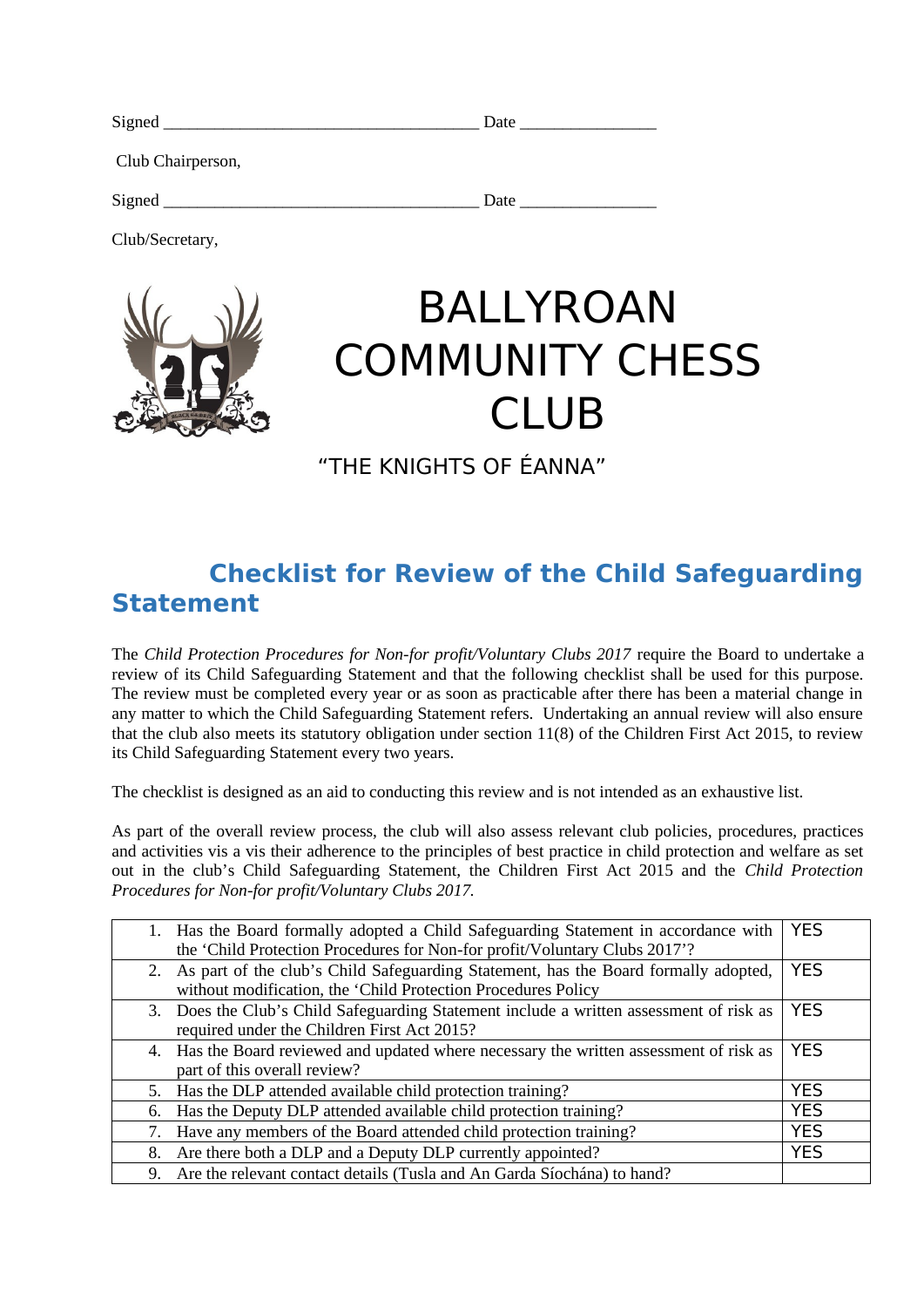| 10. Has the Board arrangements in place to communicate the club's Child Safeguarding<br>Statement to new Club personnel?                                                                                                                       | <b>YES</b> |
|------------------------------------------------------------------------------------------------------------------------------------------------------------------------------------------------------------------------------------------------|------------|
| 11. Is the Board satisfied that all volunteers have been made aware of their responsibilities<br>under the 'Child Protection Procedures for Non for Profit organisations' and the<br>Children First Act 2015?                                  | <b>YES</b> |
| 12. Has the Board received the Chairperson's Child Protection Oversight Report at each<br>Board meeting held since the last review was undertaken?                                                                                             | <b>NO</b>  |
| 13. Since the Board's last review, was the Board informed of any child protection reports<br>made to Tusla/An Garda Síochána by the DLP?                                                                                                       | <b>NO</b>  |
| 14. Since the Board's last review, was the Board informed of any cases where the DLP<br>sought advice from Tusla/and as a result of this advice, no report to the HSE was<br>made?                                                             | <b>YES</b> |
| 15. Since the Board's last review, was the Board informed of any cases where an<br>allegation of abuse or neglect was made against any member of Club's personnel?                                                                             | <b>NO</b>  |
| 16. Has the Board been provided with and reviewed all documents relevant to the<br>Chairperson's Child Protection Oversight Report?                                                                                                            | <b>NO</b>  |
| 17. Is the Board satisfied that the child protection procedures in relation to the making of<br>reports to Tusla/An Garda Síochána were appropriately followed in each case<br>reviewed?                                                       | <b>YES</b> |
| 18. Is the Board satisfied that, since the last review, all appropriate actions are being or<br>have been taken in respect of any member of club's volunteer against whom an<br>allegation of abuse or neglect has been made?*                 |            |
| 19. Were child protection matters reported to the Board appropriately recorded in the<br>Board minutes?                                                                                                                                        |            |
| 20. Is the Board satisfied that all records relating to child protection are appropriately filed<br>and stored securely?                                                                                                                       | <b>YES</b> |
| 21. Has the Board been notified by any parent in relation to that parent not receiving the<br>standard notification required under section 5.6 of the 'Child Protection Procedures.                                                            | <b>NO</b>  |
| 22. In relation to any cases identified at question 21 above, has the Board ensured that any<br>notifications required section 5.6 of the 'Child Protection Procedures<br>were<br>subsequently issued by the DLP?                              |            |
| 23. Has the Board ensured that the club's Child Safeguarding Statement is available to<br>parents on request?                                                                                                                                  | <b>YES</b> |
| 24. Has the Board ensured that the Stay Safe programme is implemented in full in the club                                                                                                                                                      | <b>NO</b>  |
| 25. Is the Board satisfied that the statutory requirements for Garda Vetting have been met<br>in respect of all club volunteers                                                                                                                | <b>YES</b> |
| 26. Has the Board considered and addressed any complaints or suggestions for<br>improvements regarding the club's Child Safeguarding Statement?                                                                                                | <b>YES</b> |
| 27. Has the Board sought the feedback of parents in relation to the club's compliance with<br>the requirements of the child safeguarding requirements of the 'Child Protection<br>Procedures.                                                  | <b>NO</b>  |
| 28. Has the Board sought the feedback of members in relation to the club's child<br>safeguarding arrangements?                                                                                                                                 | <b>NO</b>  |
| 29. Has the Board identified any aspects of the club's Child Safeguarding Statement and/or<br>its implementation that require further improvement?                                                                                             | <b>YES</b> |
| 30. Has the Board put in place an action plan containing appropriate timelines to address<br>those aspects of the club's Child Safeguarding Statement and/or its implementation<br>that have been identified as requiring further improvement? | <b>NO</b>  |
| 31. Has the Board ensured that any areas for improvement that were identified in any<br>previous review of the club's Child Safeguarding Statement have been adequately<br>addressed?                                                          |            |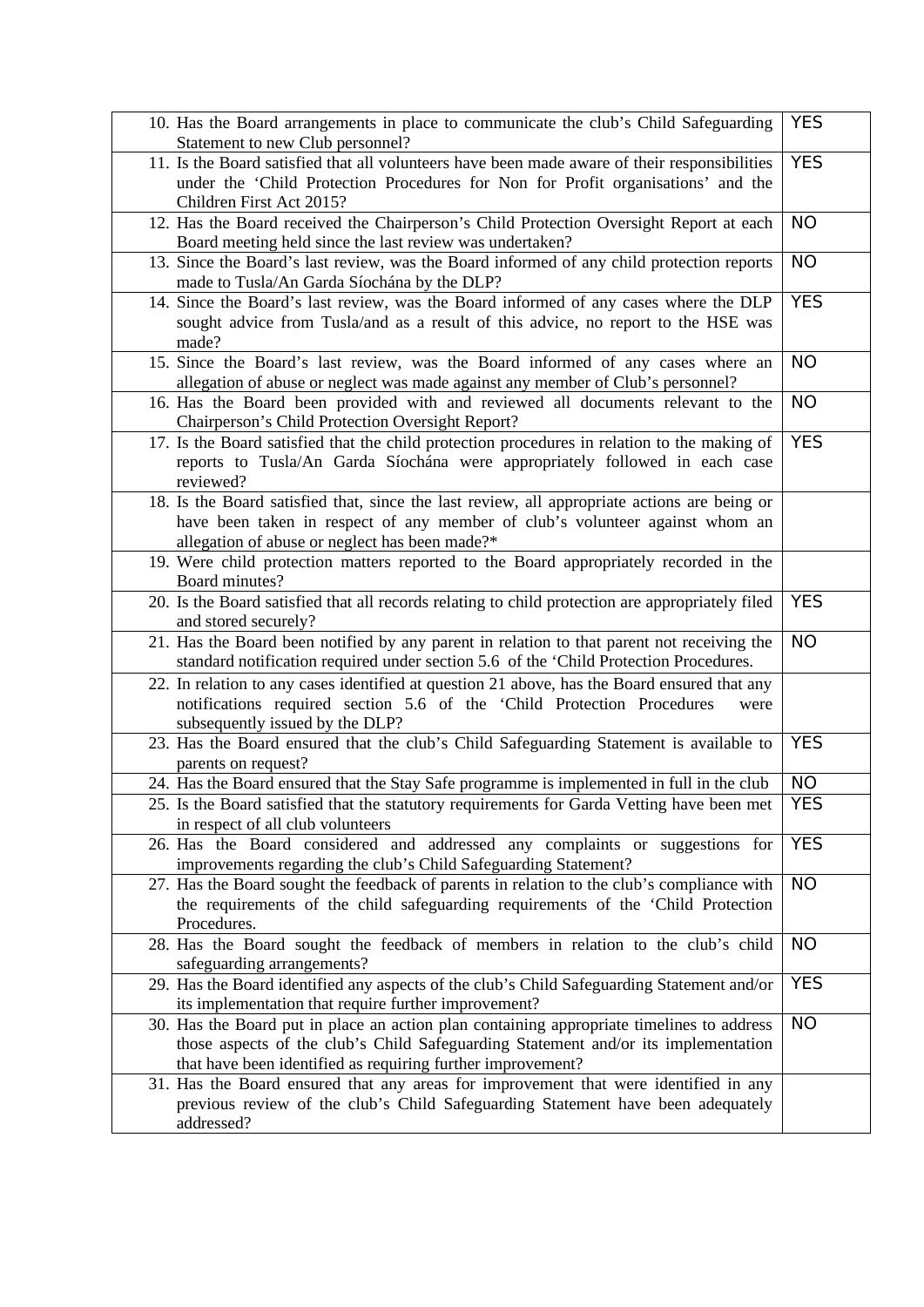|                                         | Date and the same state of the state of the state of the state of the state of the state of the state of the state of the state of the state of the state of the state of the state of the state of the state of the state of |
|-----------------------------------------|-------------------------------------------------------------------------------------------------------------------------------------------------------------------------------------------------------------------------------|
| Chairperson,                            |                                                                                                                                                                                                                               |
|                                         | <b>Date</b> and <b>Date</b>                                                                                                                                                                                                   |
| Secretary to the Club's Oversight Board |                                                                                                                                                                                                                               |